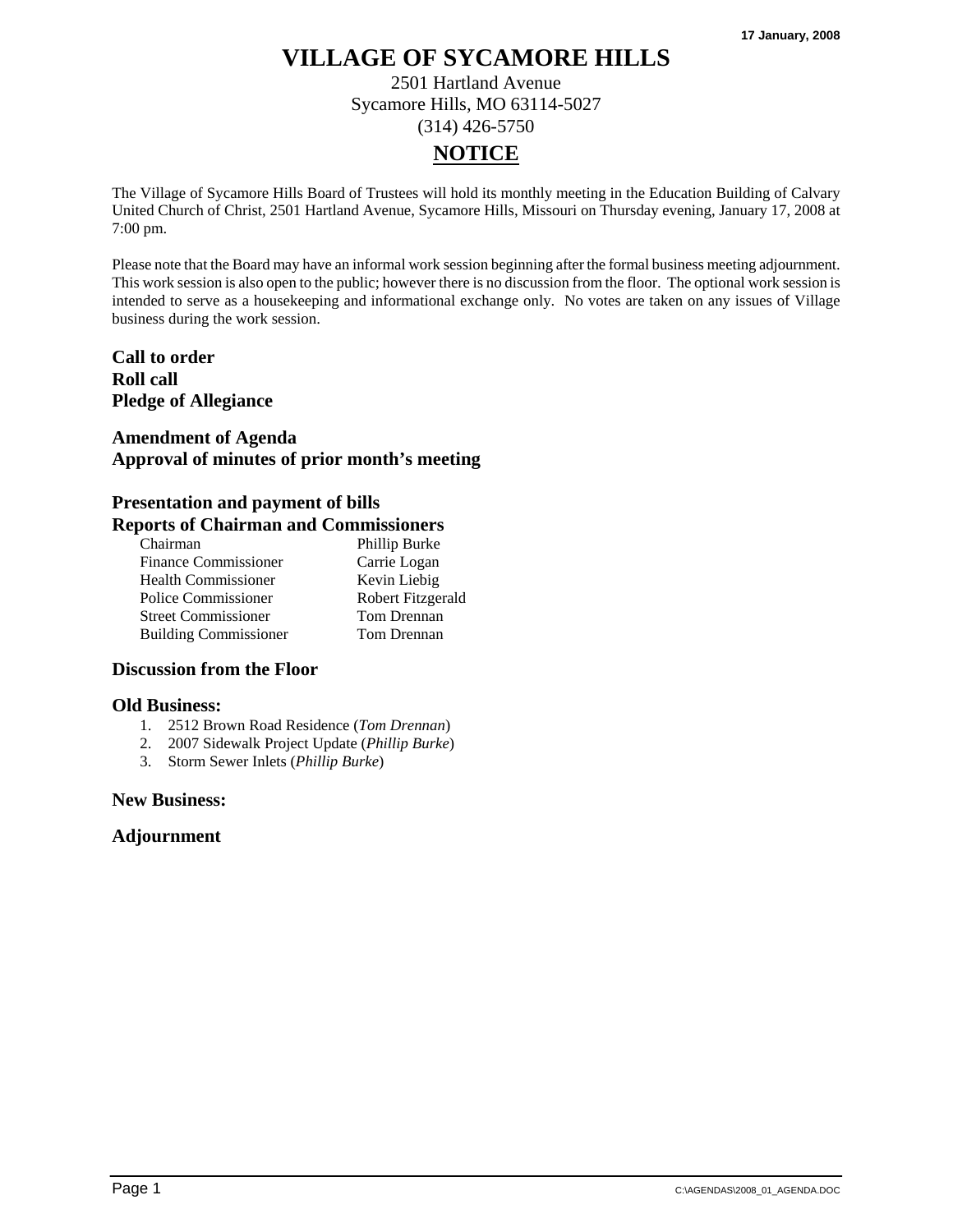2501 Hartland Avenue Sycamore Hills, MO 63114-5027 (314) 426-5750

# **Work Session Agenda:**

1. Project List (Joy Drennan)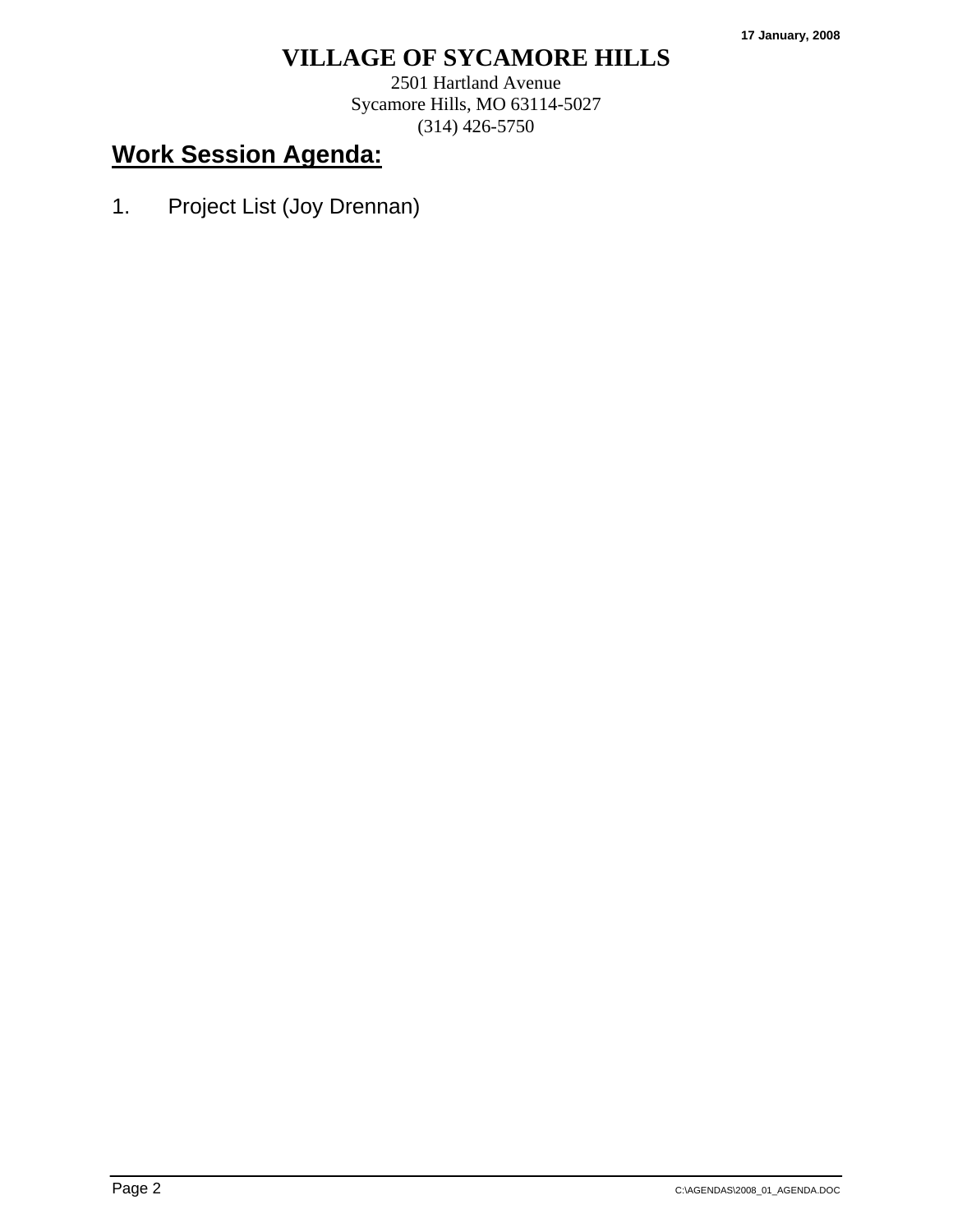2501 Hartland Avenue Sycamore Hills, MO 63114-5027 (314) 426-5750

# **NOTICE**

The Village of Sycamore Hills Board of Trustees will hold its monthly meeting in the Education Building of Calvary United Church of Christ, 2501 Hartland Avenue, Sycamore Hills, Missouri on Thursday evening, February 21, 2008 at 7:00 pm.

Please note that the Board may have an informal work session beginning after the formal business meeting adjournment. This work session is also open to the public; however there is no discussion from the floor. The optional work session is intended to serve as a housekeeping and informational exchange only. No votes are taken on any issues of Village business during the work session.

**Call to order Roll call Pledge of Allegiance** 

### **Moment of Silence for the City of Kirkwood**

# **Amendment of Agenda Approval of minutes of prior month's meeting**

# **Presentation and payment of bills Reports of Chairman and Commissioners**

| Chairman                     | Phillip Burke     |
|------------------------------|-------------------|
| <b>Finance Commissioner</b>  | Carrie Logan      |
| <b>Health Commissioner</b>   | Kevin Liebig      |
| Police Commissioner          | Robert Fitzgerald |
| <b>Street Commissioner</b>   | Tom Drennan       |
| <b>Building Commissioner</b> | Tom Drennan       |

## **Presentation by AmerenUE**

## **Discussion from the Floor**

#### **Old Business:**

- 1. 2512 Brown Road Residence (Tom Drennan)
- 2. 2007 Sidewalk Project Update (Phillip Burke)

#### **New Business:**

1. Selection of Village Attorney (Phillip Burke)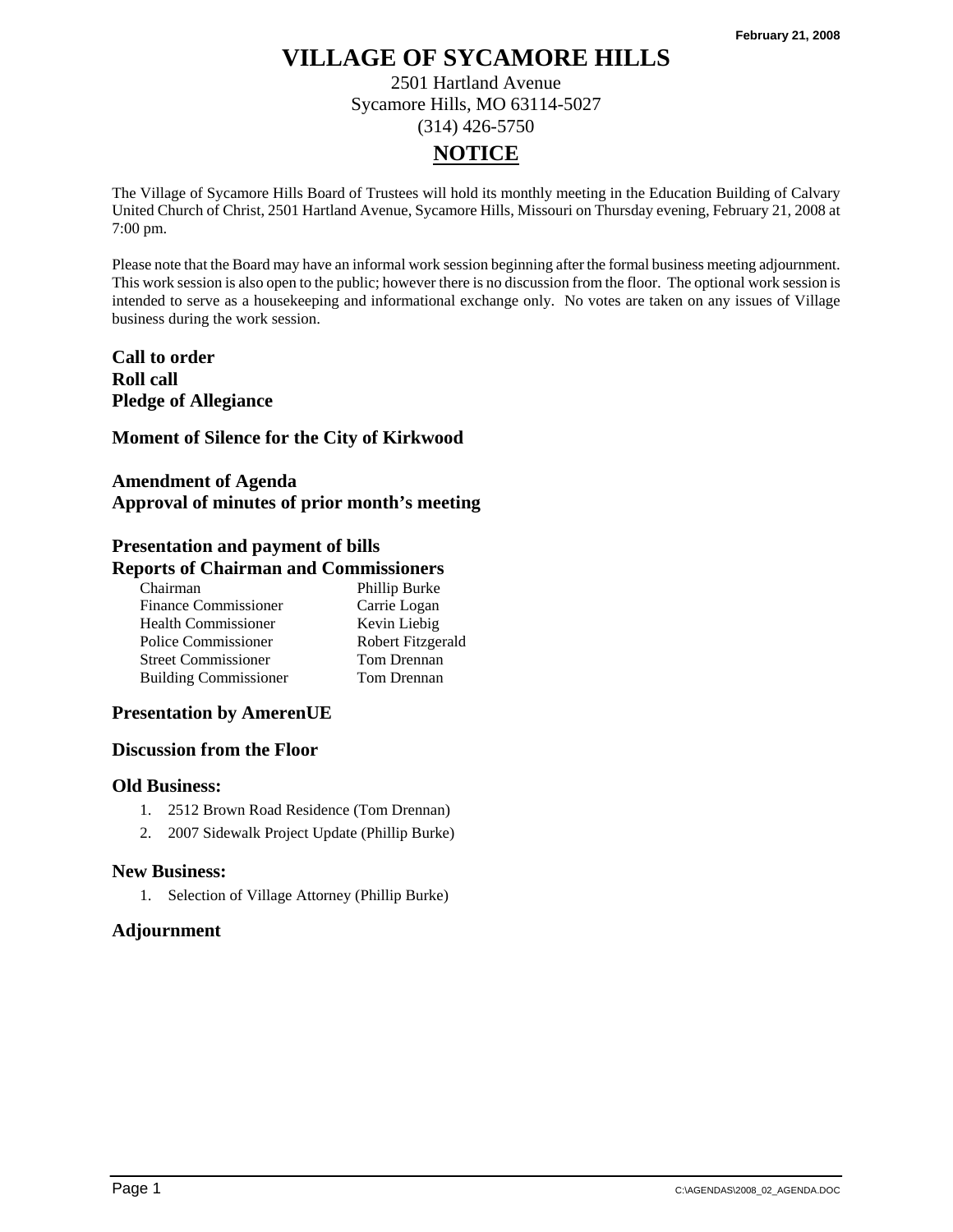2501 Hartland Avenue Sycamore Hills, MO 63114-5027 (314) 426-5750

# **NOTICE**

The Village of Sycamore Hills Board of Trustees will hold its monthly meeting in the Education Building of Calvary United Church of Christ, 2501 Hartland Avenue, Sycamore Hills, Missouri on Thursday evening, March 20, 2008 at 7:00 pm.

On Thursday evening, March 20, 2008 at 6:00 pm the Board of Trustees will meet to interview individuals for the position of Village Attorney. No votes or decisions will be made during the interviews.

Please note that the Board may have an informal work session beginning after the formal business meeting adjournment. This work session is also open to the public; however there is no discussion from the floor. The optional work session is intended to serve as a housekeeping and informational exchange only. No votes are taken on any issues of Village business during the work session.

**Call to order Roll call Pledge of Allegiance** 

### **Amendment of Agenda Approval of minutes of prior month's meeting**

### **Presentation and payment of bills Reports of Chairman and Commissioners**

| Chairman                     | Phillip Burke     |
|------------------------------|-------------------|
| <b>Finance Commissioner</b>  | Carrie Logan      |
| <b>Health Commissioner</b>   | Kevin Liebig      |
| Police Commissioner          | Robert Fitzgerald |
| <b>Street Commissioner</b>   | Tom Drennan       |
| <b>Building Commissioner</b> | Tom Drennan       |

## **Presentation by AmerenUE**

#### **Discussion from the Floor**

#### **Old Business:**

- 1. Selection of Village Attorney (Phillip Burke)
- 2. 2007 Sidewalk Project Update (Phillip Burke)

#### **New Business:**

1. 2008/2009 Budget (Phillip Burke)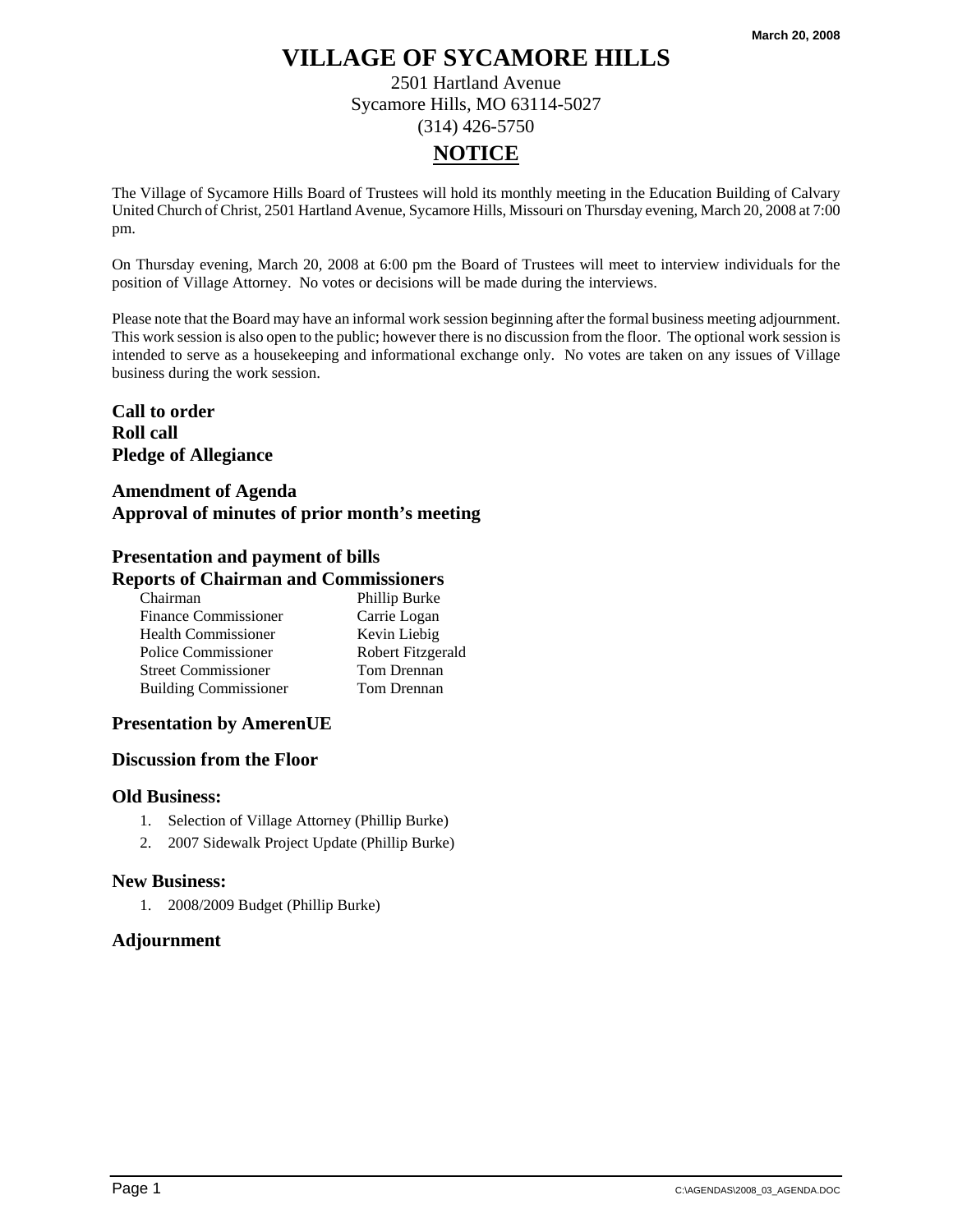2501 Hartland Avenue Sycamore Hills, MO 63114-5027 (314) 426-5750

# **NOTICE**

On Wednesday evening, April 9, 2008 at 6:30 pm the Board of Trustees will meet to interview individuals for the position of Village Attorney. No votes or decisions will be made during the interviews.

The Village of Sycamore Hills Board of Trustees will meet on Wednesday evening, April 9, 2008 at 7:00 pm in the Education Building of Calvary United Church of Christ, 2501 Hartland Avenue, Sycamore Hills, Missouri.

Please note that the Board may have an informal work session beginning after the formal business meeting adjournment. This work session is also open to the public; however there is no discussion from the floor. The optional work session is intended to serve as a housekeeping and informational exchange only. No votes are taken on any issues of Village business during the work session.

# **Call to order Roll call**

### **Old Business:**

1. Selection of Village Attorney (Phillip Burke)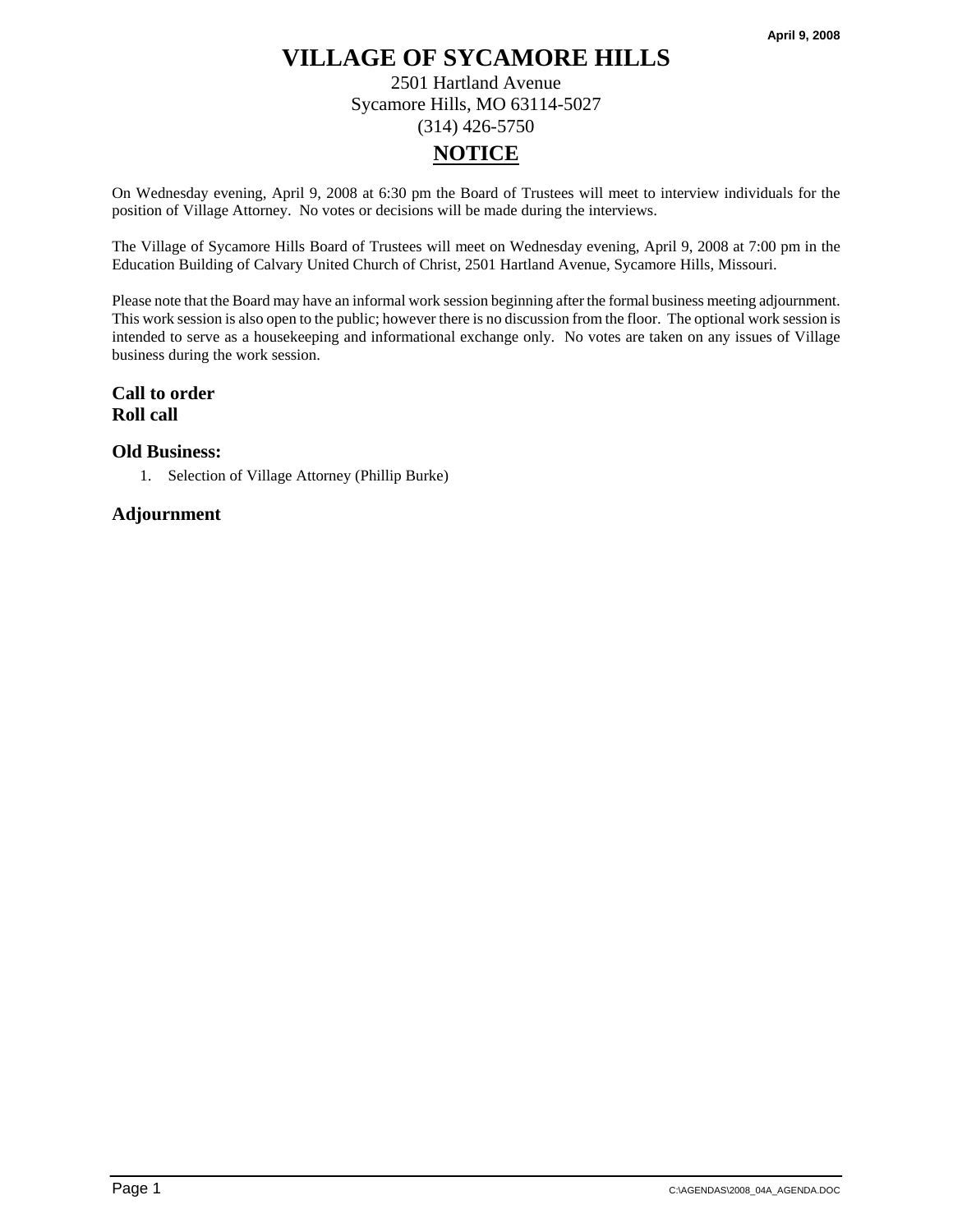2501 Hartland Avenue Sycamore Hills, MO 63114-5027 (314) 426-5750

# **NOTICE**

The Village of Sycamore Hills Board of Trustees will hold its monthly meeting in the Education Building of Calvary United Church of Christ, 2501 Hartland Avenue, Sycamore Hills, Missouri on Thursday evening, April 17, 2008 at 7:00 pm.

Please note that the Board may have an informal work session beginning after the formal business meeting adjournment. This work session is also open to the public; however there is no discussion from the floor. The optional work session is intended to serve as a housekeeping and informational exchange only. No votes are taken on any issues of Village business during the work session.

## **Call to order Roll call Pledge of Allegiance**

## **Amendment of Agenda Approval of minutes of prior month's meeting**

#### **Presentation and payment of bills Reports of Chairman and Commissioners**

| Chairman                     | Phillip Burke     |
|------------------------------|-------------------|
| <b>Finance Commissioner</b>  | Carrie Logan      |
| <b>Health Commissioner</b>   | Kevin Liebig      |
| Police Commissioner          | Robert Fitzgerald |
| <b>Street Commissioner</b>   | Tom Drennan       |
| <b>Building Commissioner</b> | Tom Drennan       |

# **Discussion from the Floor**

#### **Old Business:**

None

#### **New Business:**

None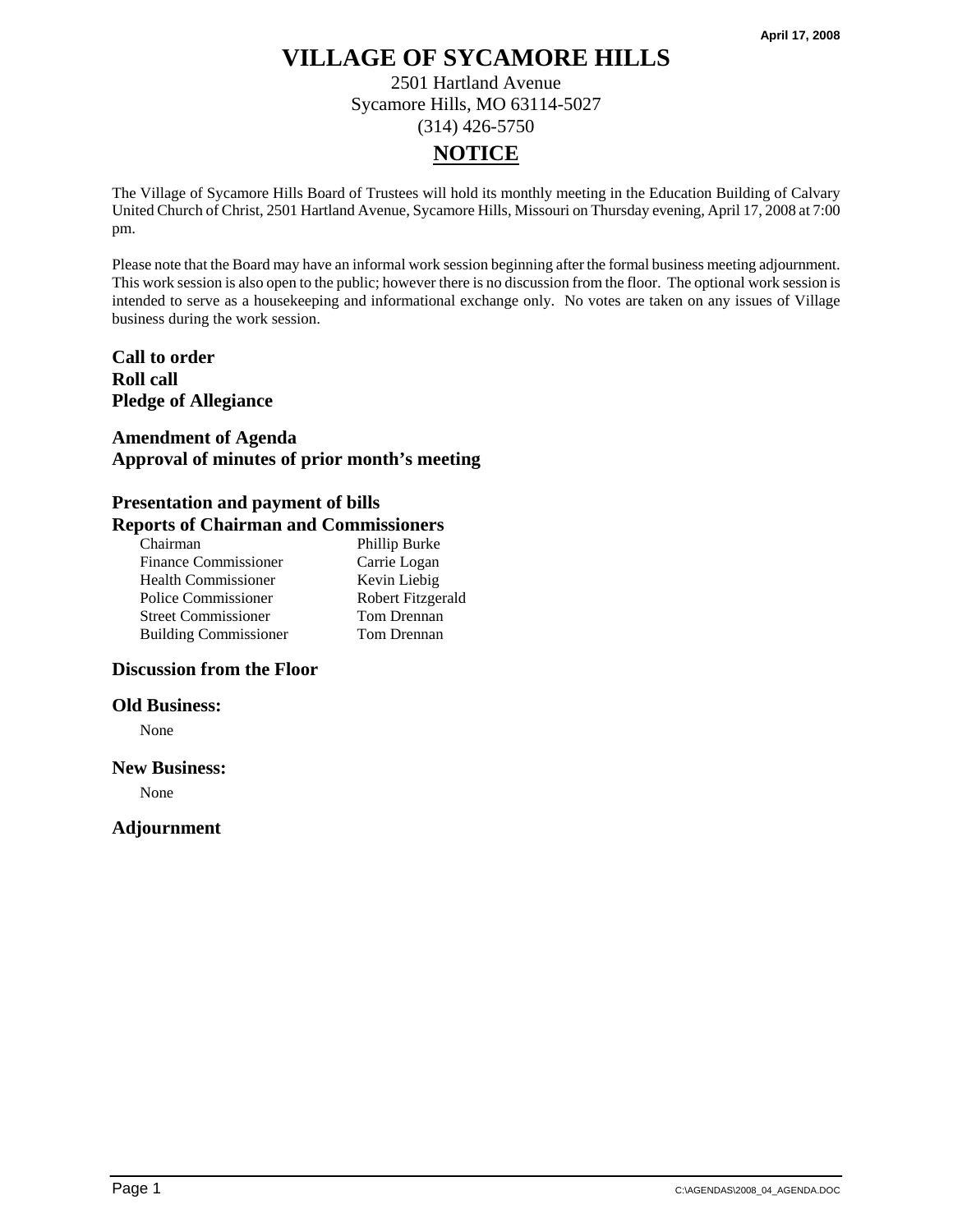2501 Hartland Avenue Sycamore Hills, MO 63114-5027 (314) 426-5750

- 1. Capital Improvements (Phillip Burke)
	- a. Tree Replacement Program fall replacement
	- b. Sidewalk Replacement Program, even numbered addresses
	- c. Sidewalk Improvements
		- i. Replace stairs with ramp at Hartland and Graceland
		- ii. Add sidewalk on Graceland between Marshall and Hartland
	- d. Storm Water Improvements
		- i. inlet repairs by school
		- ii. storm sewer on Graceland from Hartland to Brown
	- e. Street Repairs
		- i. Standing water issues on Hartland and Northland
		- ii. Dual Driveways with center curb radius
		- iii. Hartland Avenue grading and resurfacing
		- iv. Asphalt repairs
		- v. Asphalt Sealing
	- f. Street lighting
- 2. Home Inspections (Phillip Burke)
	- a. Arrange with St. John to collect money and schedule all home inspections.
- 3. Code Enforcement (Phillip Burke)
	- a. Arrange with St. John to cite homeowners for code violations
		- i. Dumpsters/Pods
		- ii. Trash cans out
		- iii. Home conditions
		- iv. Mowing
- 4. Contracts (Phillip Burke)
	- a. Mowing of city owned areas
	- b. Snow Plowing
	- c. Animal control and removal
	- d. Street Sweeping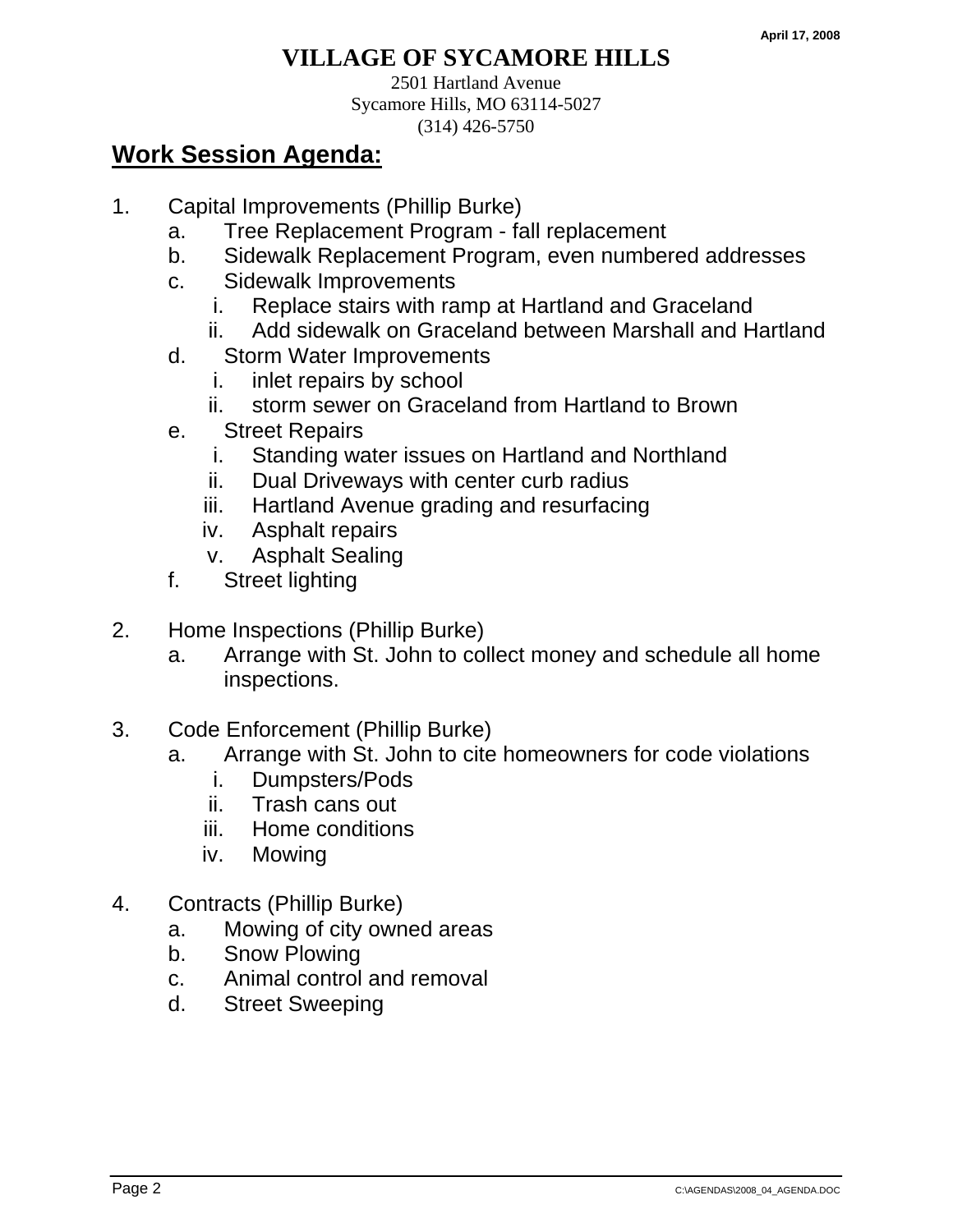2501 Hartland Avenue Sycamore Hills, MO 63114-5027 (314) 426-5750

# **NOTICE**

The Village of Sycamore Hills Board of Trustees will hold its monthly meeting in the Education Building of Calvary United Church of Christ, 2501 Hartland Avenue, Sycamore Hills, Missouri on Thursday evening, May 15, 2008 at 7:00 pm.

Please note that the Board may have an informal work session beginning after the formal business meeting adjournment. This work session is also open to the public; however there is no discussion from the floor. The optional work session is intended to serve as a housekeeping and informational exchange only. No votes are taken on any issues of Village business during the work session.

**Call to order Roll call Pledge of Allegiance** 

**Oath of Office** 

**Amendment of Agenda** 

**Appointment of Boards and Commissioners** 

**State of the Village** 

#### **Approval of minutes of prior month's meeting**

## **Presentation and payment of bills Reports of Chairman and Commissioners**

| Chairman                     | Phillip Burke     |
|------------------------------|-------------------|
| <b>Finance Commissioner</b>  | Carrie Logan      |
| <b>Health Commissioner</b>   | Kevin Liebig      |
| Police Commissioner          | Robert Fitzgerald |
| <b>Street Commissioner</b>   | Tom Drennan       |
| <b>Building Commissioner</b> | Tom Drennan       |

#### **Discussion from the Floor**

#### **Old Business:**

None.

#### **New Business:**

- 1. Village Attorney (*Phillip Burke*)
	- a. An ordinance authorizing the appointment of a Village Attorney (Bill 431, Ordinance 422).
	- b. An ordinance authorizing the Chairman of the Board to enter into a contract for legal services (Bill 432, Ordinance 423).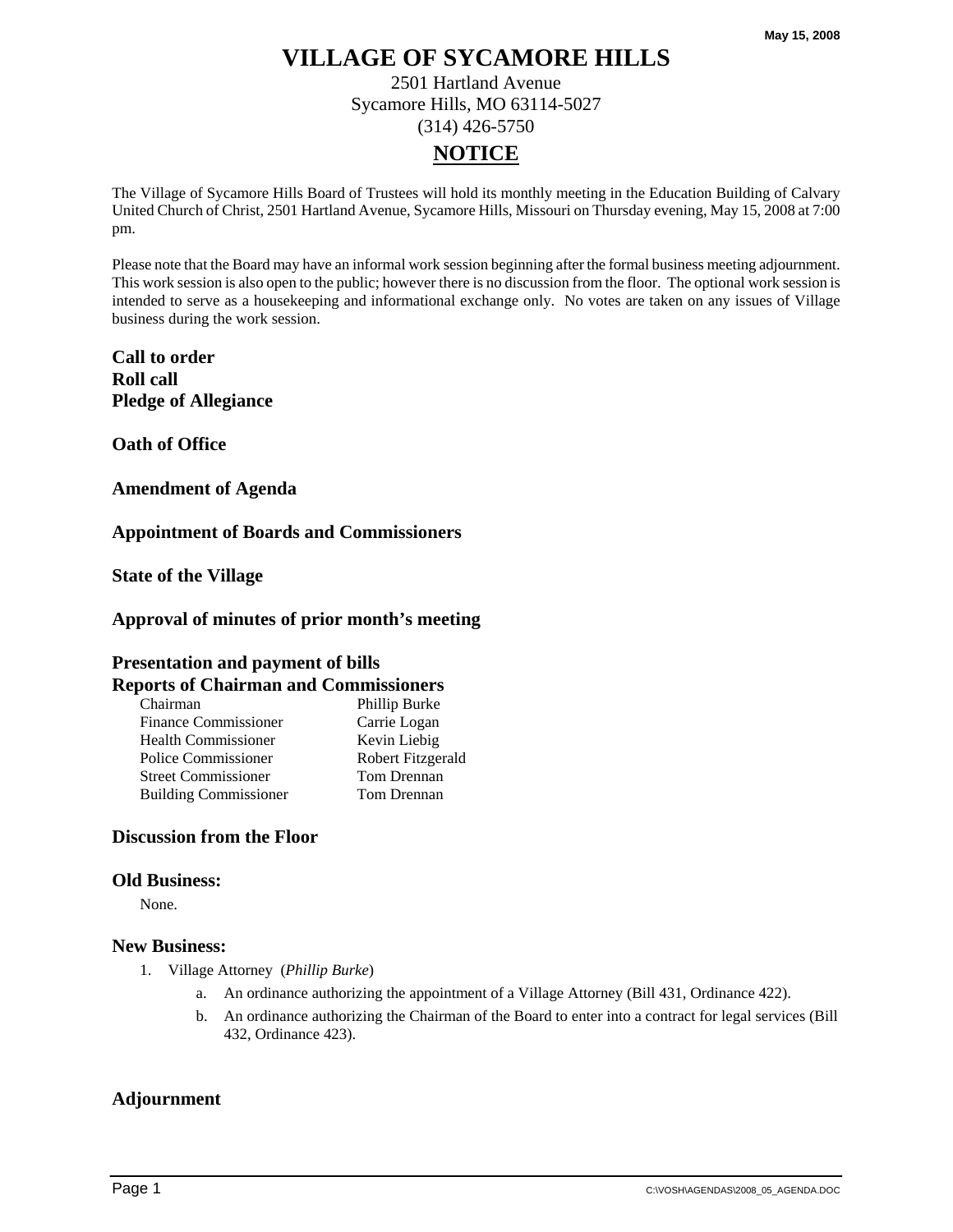2501 Hartland Avenue Sycamore Hills, MO 63114-5027 (314) 426-5750

- 1. Code Enforcement (Phillip Burke)
	- a. Arrange with St. John to cite homeowners for code violations
		- i. Home conditions
		- ii. Dumpsters/Pods
		- iii. Trash cans out
		- iv. Mowing
- 2. Backfill with dirt from city lot (Phillip Burke)
	- a. Several places in the village tree lawn have settled from removed trees. Should we backfill with clean dirt from city lot, straw and seed? Consider hiring a contractor or city with bobcat to do this?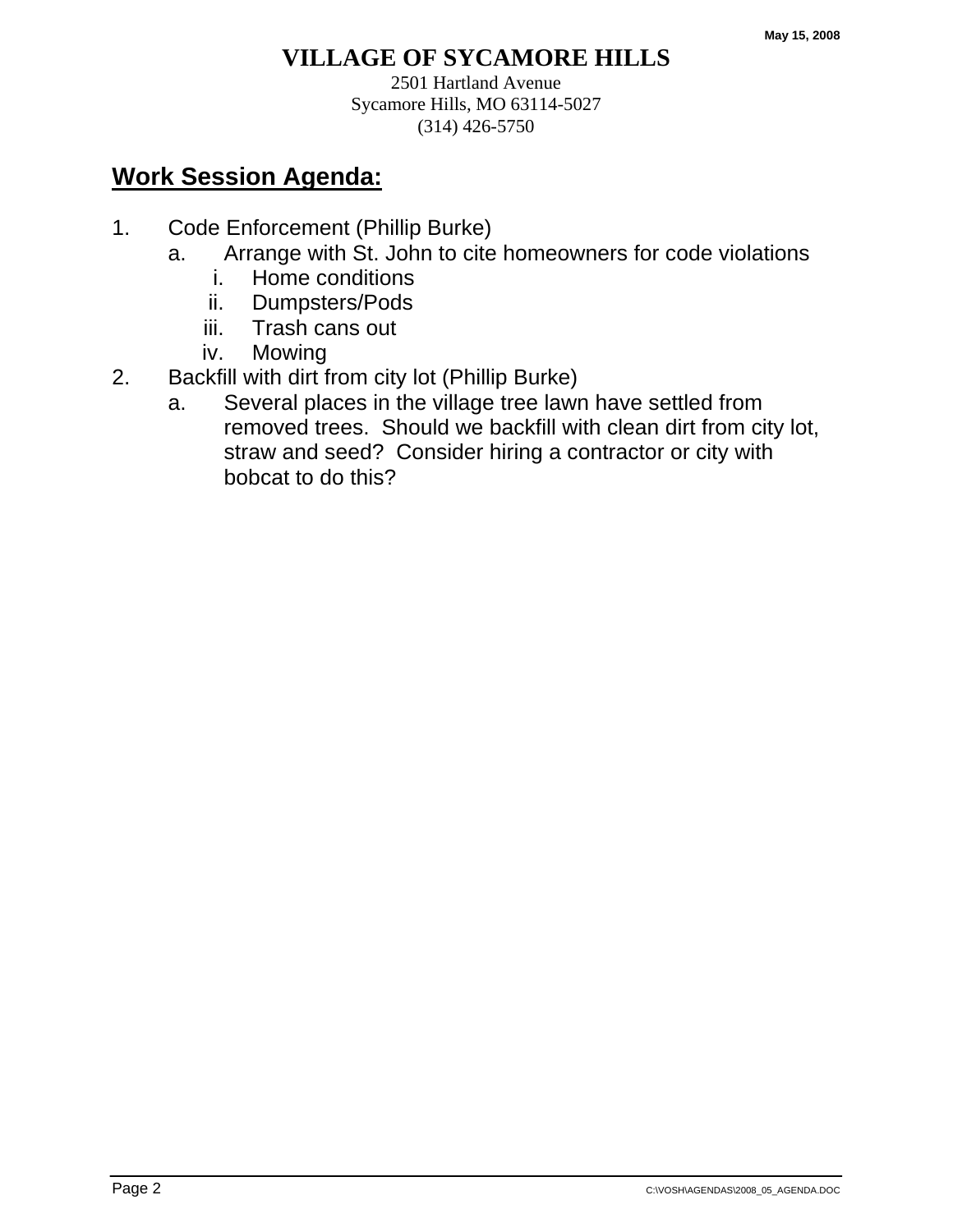2501 Hartland Avenue Sycamore Hills, MO 63114-5027 (314) 426-5750

# **NOTICE**

The Village of Sycamore Hills Board of Trustees will hold its monthly meeting in the Education Building of Calvary United Church of Christ, 2501 Hartland Avenue, Sycamore Hills, Missouri on Thursday evening, June 19, 2008 at 7:00 pm.

Please note that the Board may have an informal work session beginning after the formal business meeting adjournment. This work session is also open to the public; however there is no discussion from the floor. The optional work session is intended to serve as a housekeeping and informational exchange only. No votes are taken on any issues of Village business during the work session.

**Call to order Roll call Pledge of Allegiance** 

#### **Amendment of Agenda**

#### **Public Hearing - Community Development Block Grant**

Record of Attendance **Discussion** 

#### **Appointment of Boards and Commissioners**

#### **Approval of minutes of prior month's meeting**

# **Presentation and payment of bills**

#### **Reports of Chairman and Commissioners**

| Chairman                     | Phillip Burke     |
|------------------------------|-------------------|
| <b>Finance Commissioner</b>  | Carrie Logan      |
| <b>Health Commissioner</b>   | Kevin Liebig      |
| Police Commissioner          | Robert Fitzgerald |
| <b>Street Commissioner</b>   | Tom Drennan       |
| <b>Building Commissioner</b> | Tom Drennan       |

#### **Discussion from the Floor**

#### **Old Business:**

None.

#### **New Business:**

- **1. ICC Code** (*Phillip Burke*)
	- a. Discussion about adopting the International Property Maintenance Code (IPMC) portion of the International Code Council (ICC) code.
	- b. 2003 and 2006 versions are available. Consider using same code version as St. John.
- **2. Critter Control** (*Phillip Burke*)
	- a. \$400 has spent in 3 months; our budget is \$1000 for the year.
	- b. Re-inspection fee has increased from \$19.99 to \$29.99 per month with a base fee of \$99.00 for each rat abatement placement.
	- c. St. Louis County Vector Control can work on public property and easements.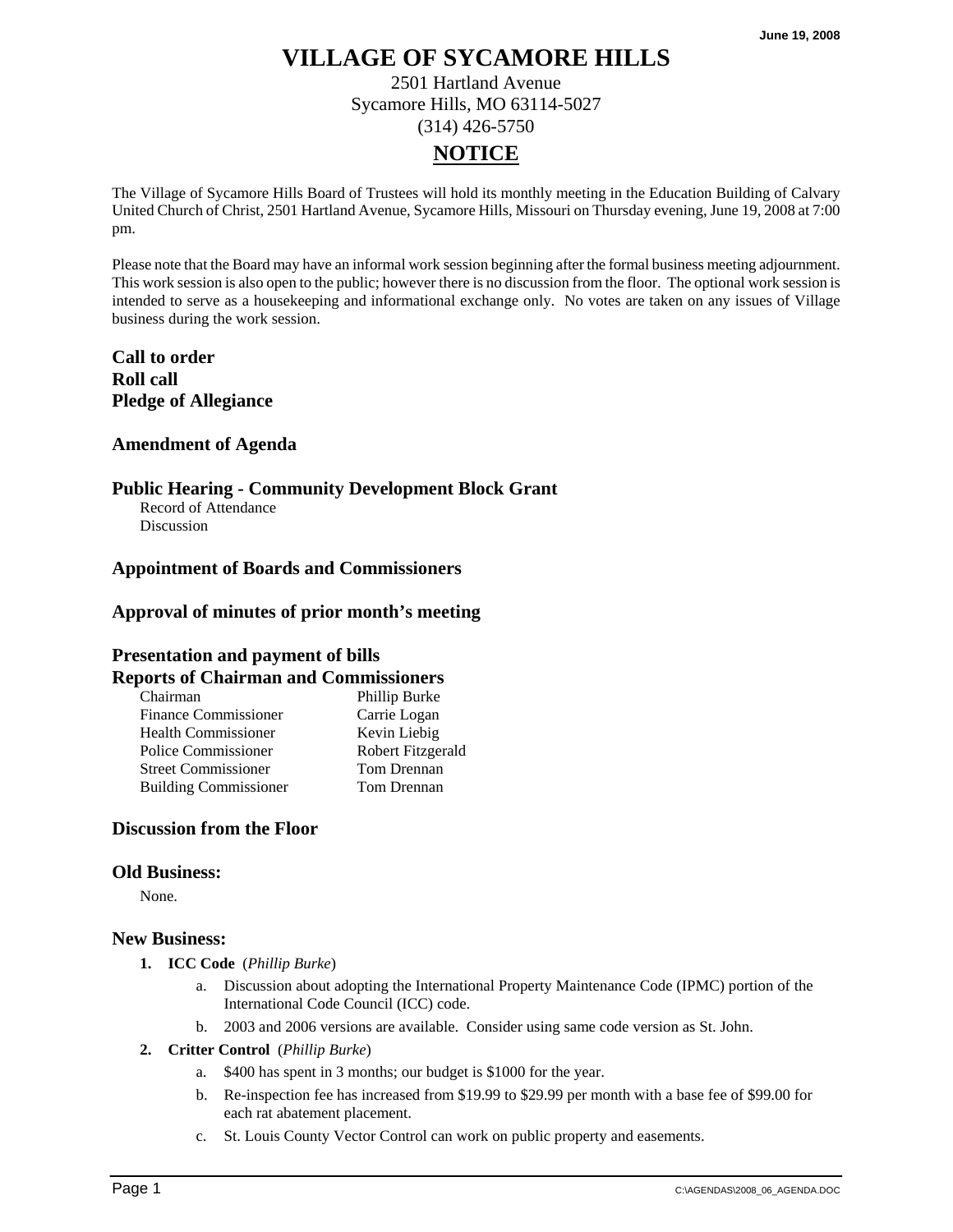2501 Hartland Avenue Sycamore Hills, MO 63114-5027 (314) 426-5750

### **3. Parking Modifications for Intersections**(*Robert Fitzgerald*)

a. Modify distance of allowed parking from specified intersections.

- **4. Helmet Ordinance** (*Phillip Burke*)
	- a. Currently about 30% of cities in St. Louis County have an ordinance requiring helmets for children under the age of 17operating a bicycle, scooter, roller blades, roller skates or a skateboard.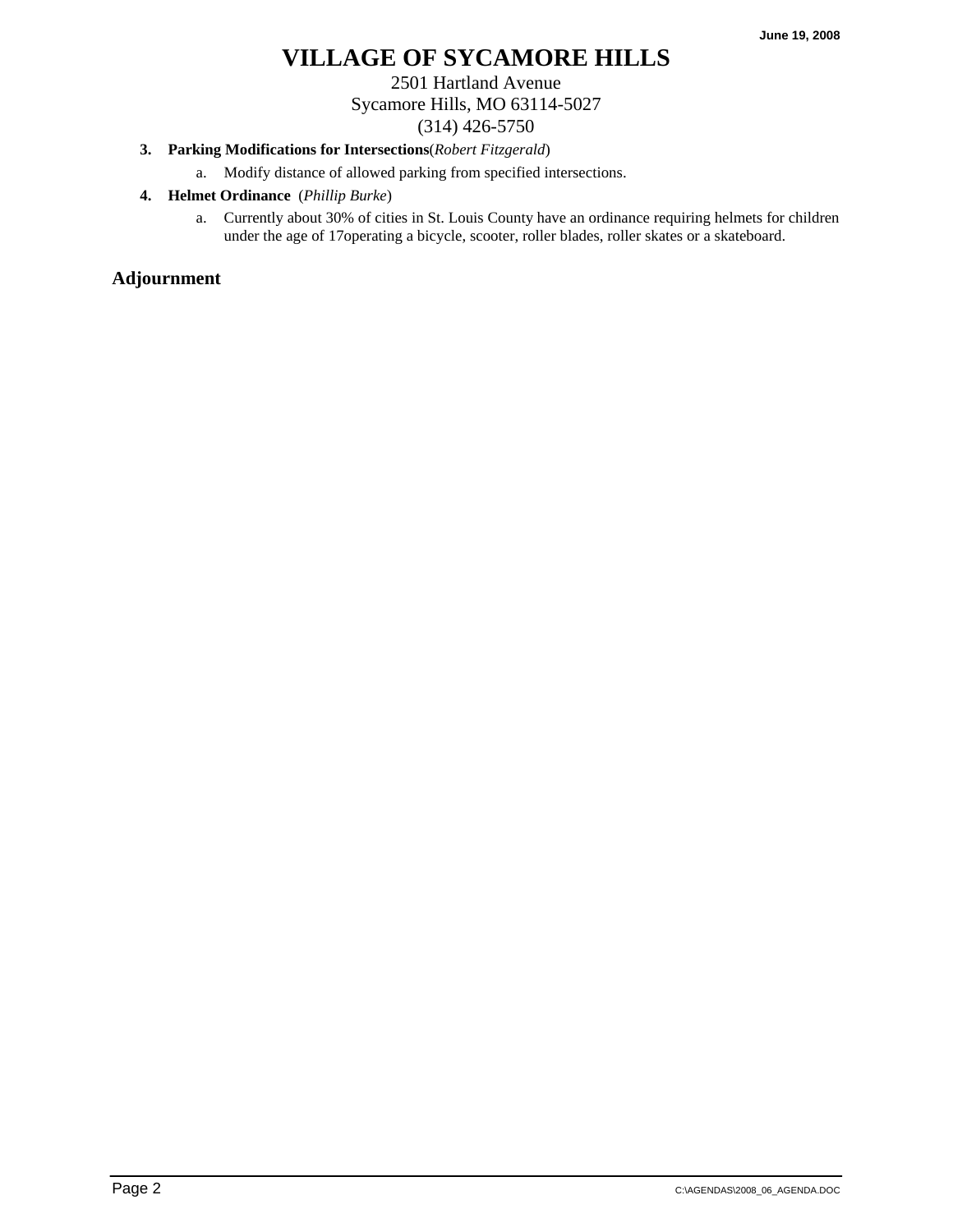2501 Hartland Avenue Sycamore Hills, MO 63114-5027 (314) 426-5750

- 1. Backfill with dirt from city lot (Phillip Burke)
	- a. Location of sites requiring backfill is continuing.
- 2. Street Repairs (Phillip Burke)
	- a. Identification of locations requiring repairs.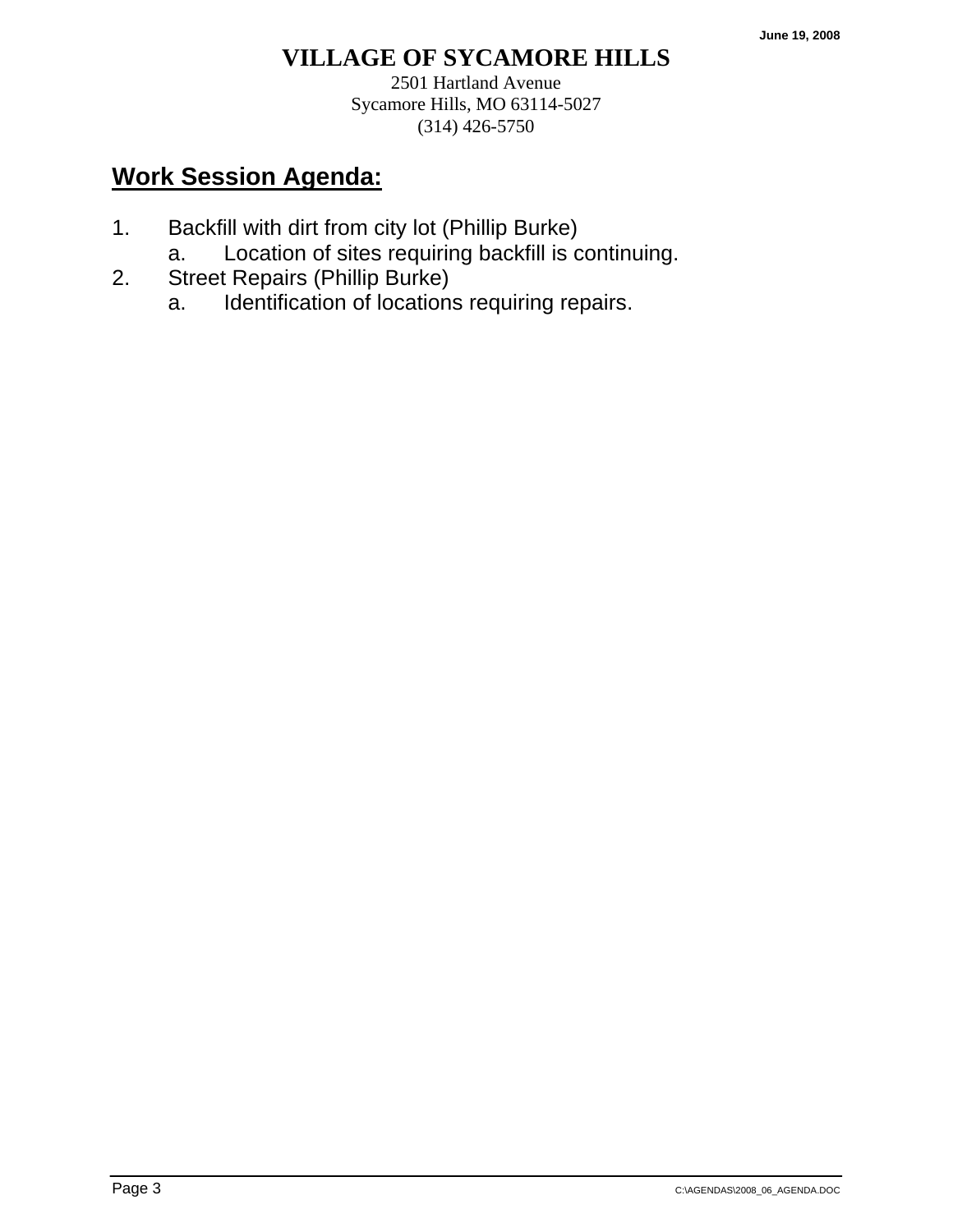2501 Hartland Avenue Sycamore Hills, MO 63114-5027 (314) 426-5750

# **NOTICE**

The Village of Sycamore Hills Board of Trustees will hold its monthly meeting in the Education Building of Calvary United Church of Christ, 2501 Hartland Avenue, Sycamore Hills, Missouri on Thursday evening, July 17, 2008 at 7:00 pm.

Please note that the Board may have an informal work session beginning after the formal business meeting adjournment. This work session is also open to the public; however there is no discussion from the floor. The optional work session is intended to serve as a housekeeping and informational exchange only. No votes are taken on any issues of Village business during the work session.

# **Call to order Roll call Pledge of Allegiance**

### **Amendment of Agenda**

## **Approval of minutes of prior month's meeting**

# **Presentation and payment of bills**

### **Reports of Chairman and Commissioners**

| Chairman                     | Phillip Burke     |
|------------------------------|-------------------|
| <b>Finance Commissioner</b>  | Carrie Logan      |
| <b>Health Commissioner</b>   | Kevin Liebig      |
| Police Commissioner          | Robert Fitzgerald |
| <b>Street Commissioner</b>   | Tom Drennan       |
| <b>Building Commissioner</b> | Tom Drennan       |

#### **Discussion from the Floor**

#### **Old Business:**

- **1. Parking Modifications for Intersections** (*Robert Fitzgerald*)
	- a. An ordinance amending Ordinance No. 387 prohibiting parking on portions of Ashland and Oakland Avenues (Bill 433, Ordinance 424).
- **2. Helmet Ordinance** (*Phillip Burke*)
	- a. An ordinance requiring juveniles to wear protective headgear (Bill 434, Ordinance 425).
- **3. ICC Code** (*Phillip Burke*)
	- a. Discussion with St. John building inspector concerning adoption of ICC codes and variances for St. John.
	- b. Changes in fee structure.
	- c. Decide which sections should be adopted or removed prior to approval in August.
- **4. Critter Control** (*Kevin Liebig*)
	- a. Report on meeting with St. Louis County Vector Control concerning issue on Brown Road.
	- b. Shall an ordinance be prepared changing the fee structure for homeowners requesting rat control?

#### **New Business:**

**None**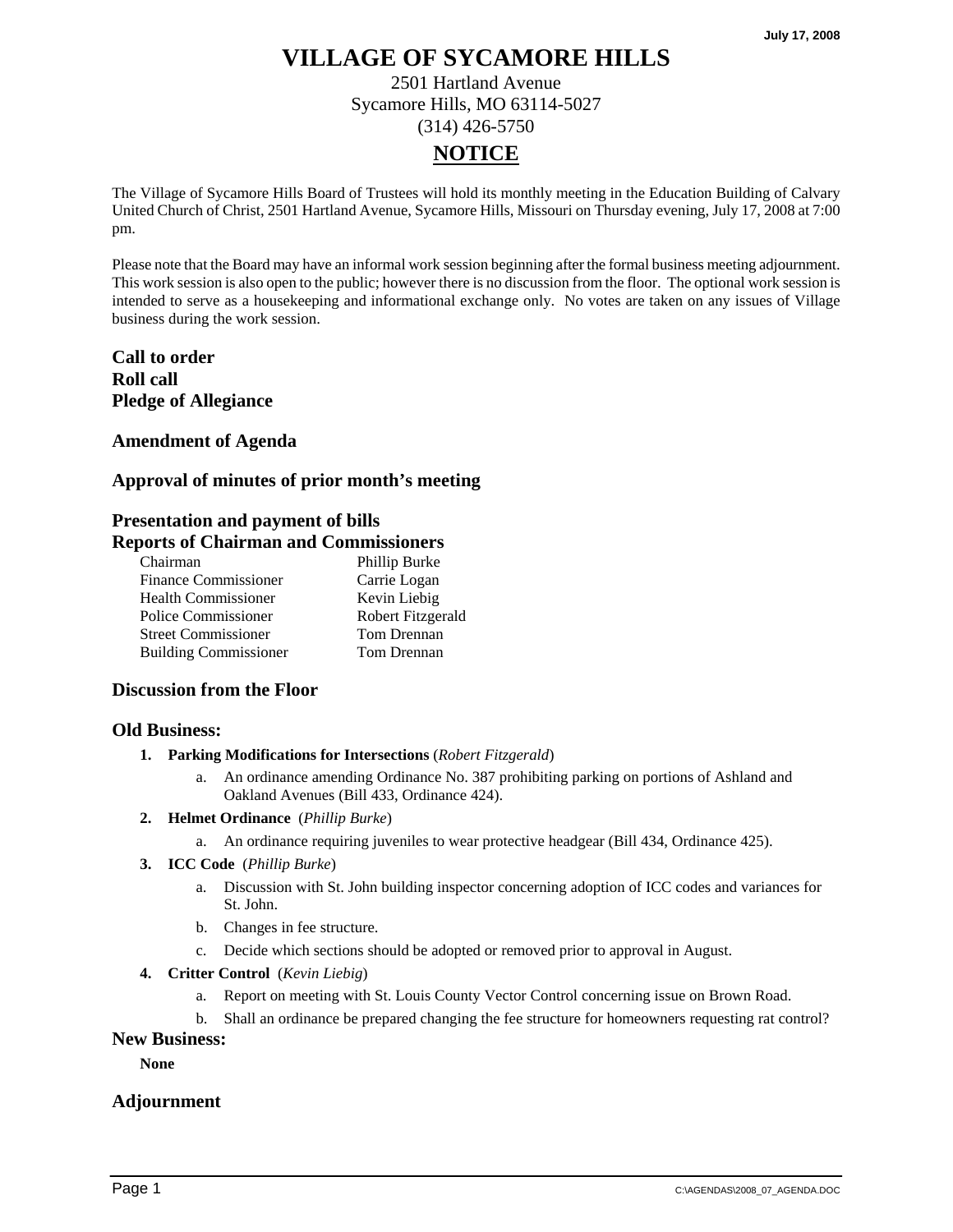2501 Hartland Avenue Sycamore Hills, MO 63114-5027 (314) 426-5750

- 1. Codification of Ordinances (Phillip Burke)
	- a. Presentation by Mr. Perry of Sullivan Publications.
- 2. Sidewalks (Phillip Burke)
	- a. Select portions of sidewalk repairs using CDBG funds.
		- i. Replace damaged slabs on even side of streets.
		- ii. Install approximately 325 feet of new sidewalk on the north side of Graceland Avenue between Marshall and Hartland Avenues.
		- iii. Replace curb along the north side of Graceland Avenue from Hartland Avenue approximately 165 feet towards the east.
		- iv. Replace two driveway aprons on north side of Graceland Avenue between Marshall and Hartland Avenues.
		- v. Install two red fiberglass inverted truncated dome inserts, one at the northeast intersection of Graceland Avenue and Marshall Avenue, one at the northwest intersection of Graceland Avenue and Hartland Avenue.
		- vi. Remove center barrier of driveway aprons for two combined driveways.
		- vii. Installation of 4 light fixtures on the north side of Graceland Avenue between RMS parking entrance and Hartland Avenue.
- 3. Alley (Kevin Liebig)
	- a. Most tree debris has been removed.
	- b. Should we grade and gravel the alley?
- 4. Work Day in office (Phillip Burke)
	- a. Select a Saturday morning to clean and reorganize office.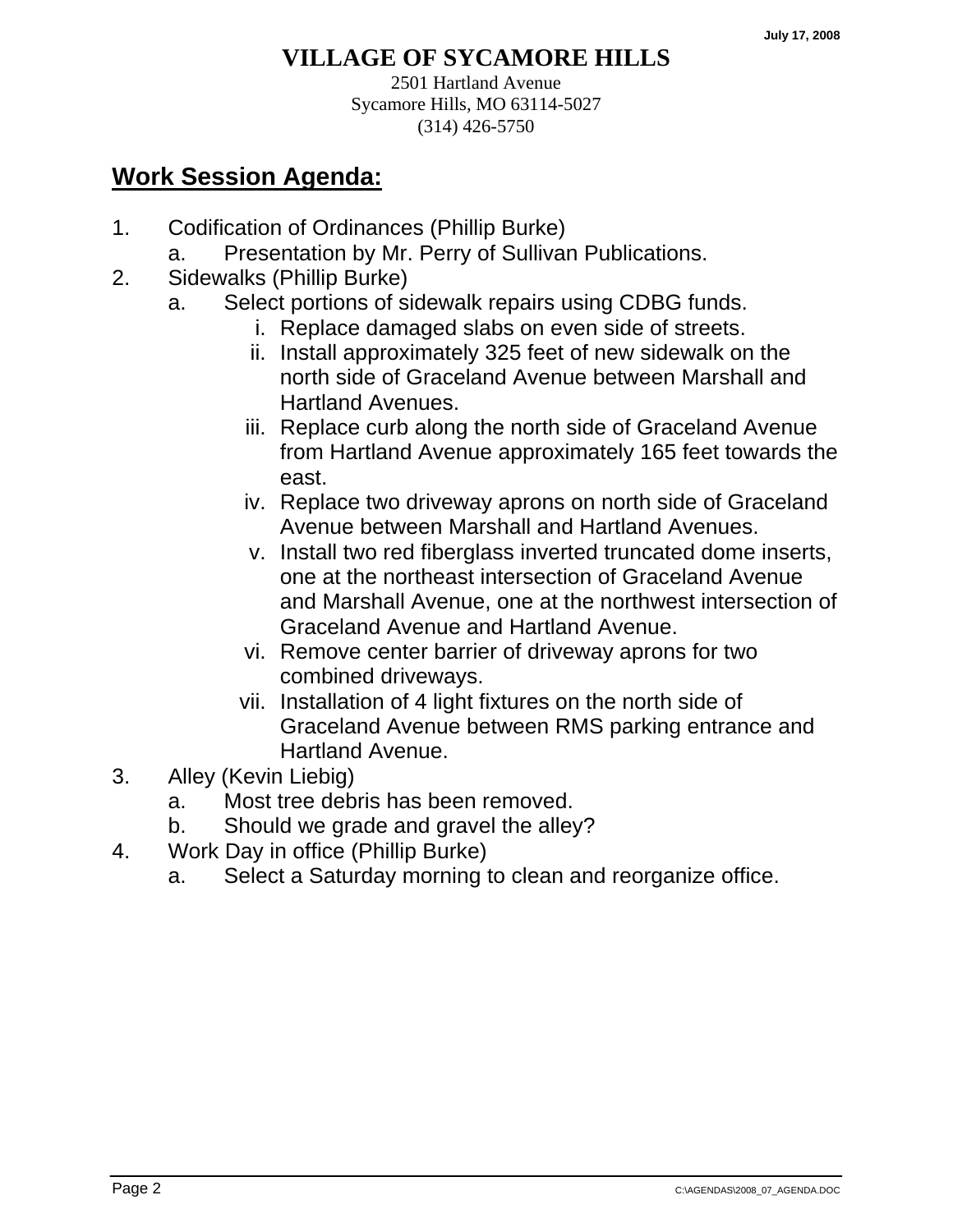2501 Hartland Avenue Sycamore Hills, MO 63114-5027 (314) 426-5750

# **NOTICE**

The Village of Sycamore Hills Board of Trustees will hold its monthly meeting in the Education Building of Calvary United Church of Christ, 2501 Hartland Avenue, Sycamore Hills, Missouri on Thursday evening, August 21, 2008 at 7:00 pm.

Please note that the Board may have an informal work session beginning after the formal business meeting adjournment. This work session is also open to the public; however there is no discussion from the floor. The optional work session is intended to serve as a housekeeping and informational exchange only. No votes are taken on any issues of Village business during the work session.

## **Call to order Roll call Pledge of Allegiance**

### **Amendment of Agenda**

### **Public Hearing - 2009 Tax Rate**

Record of Attendance

Discussion

Set the Tax Rate for 2009 (Bill 435, Ordinance 426) **Approval of minutes of prior month's meeting** 

### **Presentation and payment of bills**

#### **Reports of Chairman and Commissioners**

| Chairman                     | Phillip Burke     |
|------------------------------|-------------------|
| <b>Finance Commissioner</b>  | Carrie Logan      |
| <b>Health Commissioner</b>   | Kevin Liebig      |
| Police Commissioner          | Robert Fitzgerald |
| <b>Street Commissioner</b>   | Tom Drennan       |
| <b>Building Commissioner</b> | Tom Drennan       |

#### **Discussion from the Floor**

#### **Old Business:**

**None New Business:** 

- **1. Bill 436, Ordinance 427- Codification of Ordinances** (*Phillip Burke*)
	- a. An ordinance allowing the Chairman to enter into contract with Sullivan Publications for the codification of ordinances.

#### **2. Fee Structure for Permits** (*Phillip Burke*)

a. Discussion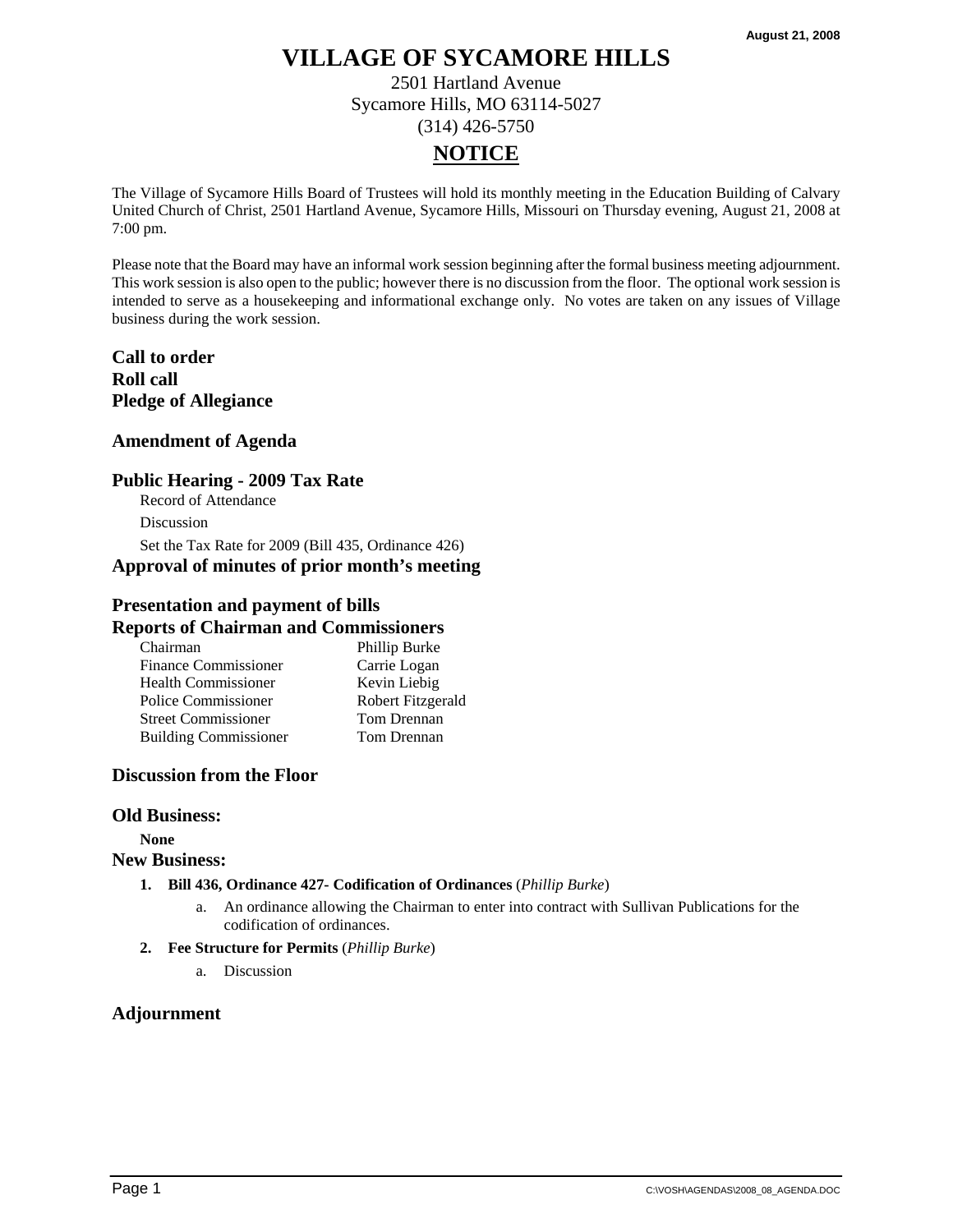2501 Hartland Avenue Sycamore Hills, MO 63114-5027 (314) 426-5750

- 1. Sidewalks (Phillip Burke)
	- a. Joy and Phillip will prepare specifications to let out for bid. We intend to select a bid during the September meeting with work to begin after October 13.
- 2. Modify Email Addresses (Phillip Burke)
	- a. Shall we change email addresses in an attempt to limit spam?
- 3. Changes in Phone Service (Phillip Burke)
	- a. Shall we investigate cost for phone services that includes caller ID?
	- b. Shall we purchase a new phone to support new features?
- 4. Newsletter and Phone Card (Phillip Burke)
	- a. Items to include in newsletter for distribution.
	- b. Investigate bulk mail rate for newsletter distribution.
	- c. Shall we include personal phone numbers and city email addresses?
- 5. ICC Code (Phillip Burke)
	- a. Discussion on additions and exceptions.
- 6. St. John Code Enforcement (Phillip Burke)
	- a. Discussion on specific items to enforce.
	- b. Request bid for code enforcement.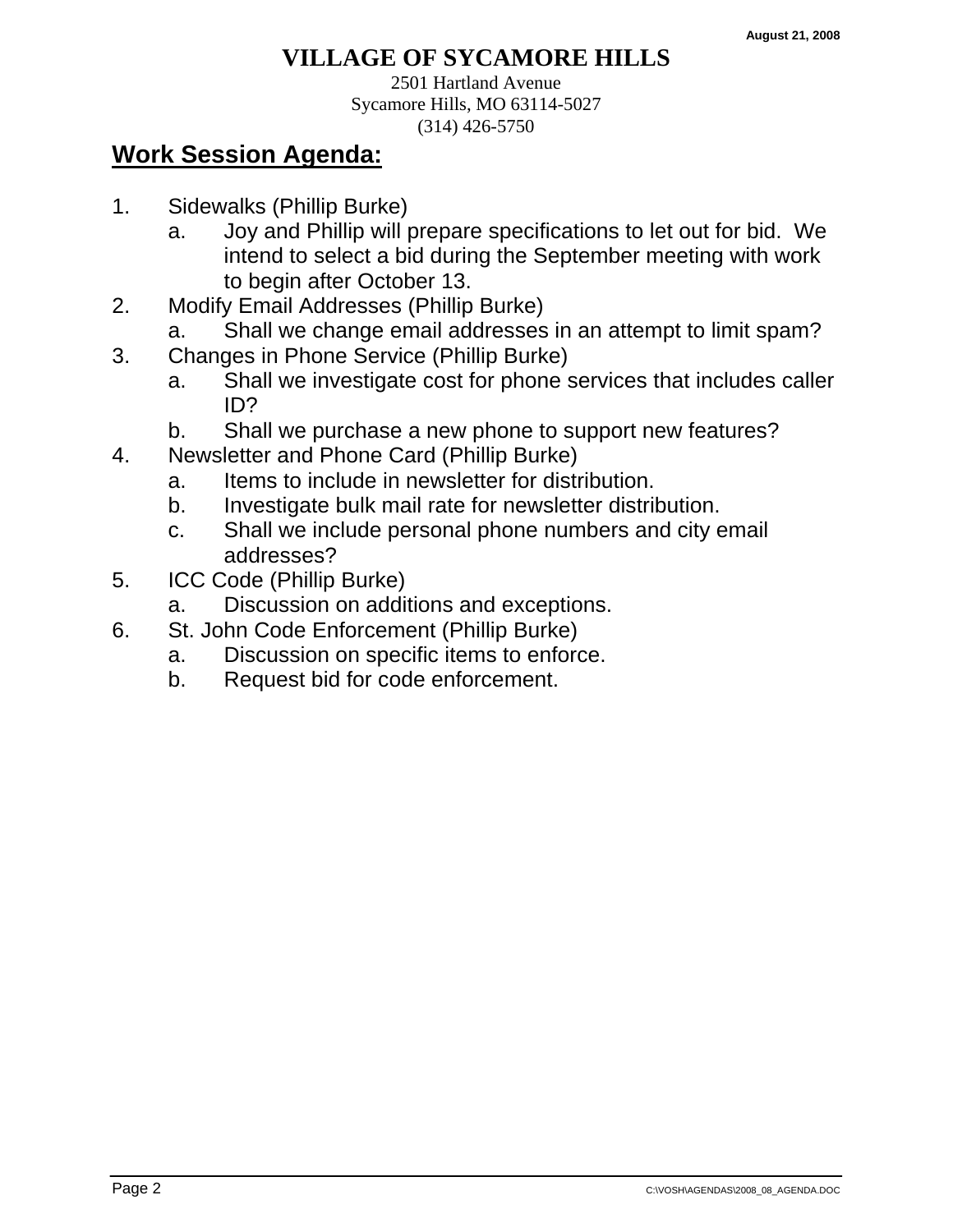2501 Hartland Avenue Sycamore Hills, MO 63114-5027 (314) 426-5750

# **NOTICE**

The Village of Sycamore Hills Board of Trustees will hold its monthly meeting in the Education Building of Calvary United Church of Christ, 2501 Hartland Avenue, Sycamore Hills, Missouri on Thursday evening, September 18, 2008 at 7:00 pm.

Please note that the Board may have an informal work session beginning after the formal business meeting adjournment. This work session is also open to the public; however there is no discussion from the floor. The optional work session is intended to serve as a housekeeping and informational exchange only. No votes are taken on any issues of Village business during the work session.

# **Call to order Roll call Pledge of Allegiance**

### **Amendment of Agenda**

## **Approval of minutes of prior month's meeting**

# **Presentation and payment of bills**

## **Reports of Chairman and Commissioners**

| Chairman                     | Phillip Burke     |
|------------------------------|-------------------|
| <b>Finance Commissioner</b>  | Carrie Logan      |
| <b>Health Commissioner</b>   | Kevin Liebig      |
| Police Commissioner          | Robert Fitzgerald |
| <b>Street Commissioner</b>   | Tom Drennan       |
| <b>Building Commissioner</b> | Tom Drennan       |

#### **Discussion from the Floor**

#### **Old Business:**

#### **1. Bill 437, Ordinance 428-Fee Structure for Permits** (*Phillip Burke*)

An ordinance allowing the village to set fees for various permits.

#### **New Business:**

**1. Bill 438, Ordinance 429-Immigration Requirements** (*Phillip Burke*)

An ordinance requiring the village and its policing force to follow the state law.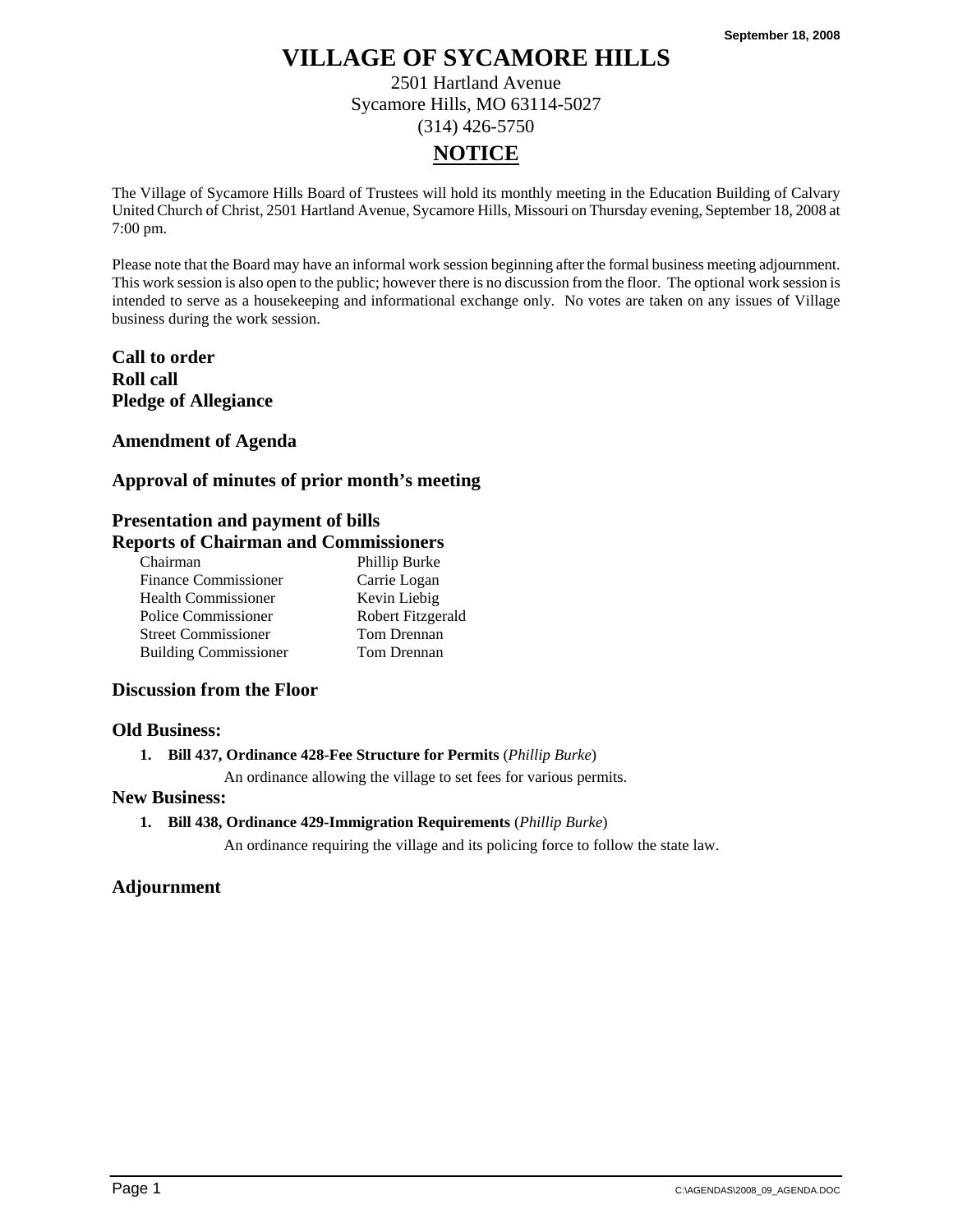2501 Hartland Avenue Sycamore Hills, MO 63114-5027 (314) 426-5750

- 1. Sidewalks (Phillip Burke)
	- a. Joy and Phillip have prepared specifications to let out for bid. We intend to select a bid during the October meeting with work to begin after October 20.
- 2. Snow Plowing (Phillip Burke)
	- a. To whom shall we request snow plowing services?
	- b. What should the requirements be for plowing and salting?
- 3. Newsletter and Phone Card (Joy Drennan)
- a. Review internal and external phone card.
- 4. Compost Dumpsters (Phillip Burke)
	- a. Shall we arrange for compost dumpsters for one weekend in November for homeowners to discard branches and leaves?
	- b. Village could also use to get rid of brush and trees we are removing from our right of way and property (village work day?).
	- c. How many, how long, and where?
	- d. Should the dumpsters be patrolled to verify only compost is deposited?
- 5. St. John Code Enforcement (Phillip Burke)
	- a. Two bids are required:
		- i. Enforce quality of life items.
		- ii. Enforce building codes.
	- b. Quality of life items:
		- i. Trash cans removed by specified time
		- ii. Mowing and weed control
		- iii. Regulation of dumpsters and portable storage units
		- iv. Parking on grass or over sidewalk
		- v. Regulation and inspection of fencing
		- vi. Others?
	- c. Enforce building codes:
		- i. On as requested basis inspect, follow up, and enforce building codes for housing stock.
		- ii. Bid on cost per home or on a certain minimum per month.
		- iii. Inspect all homes street by street for any violations.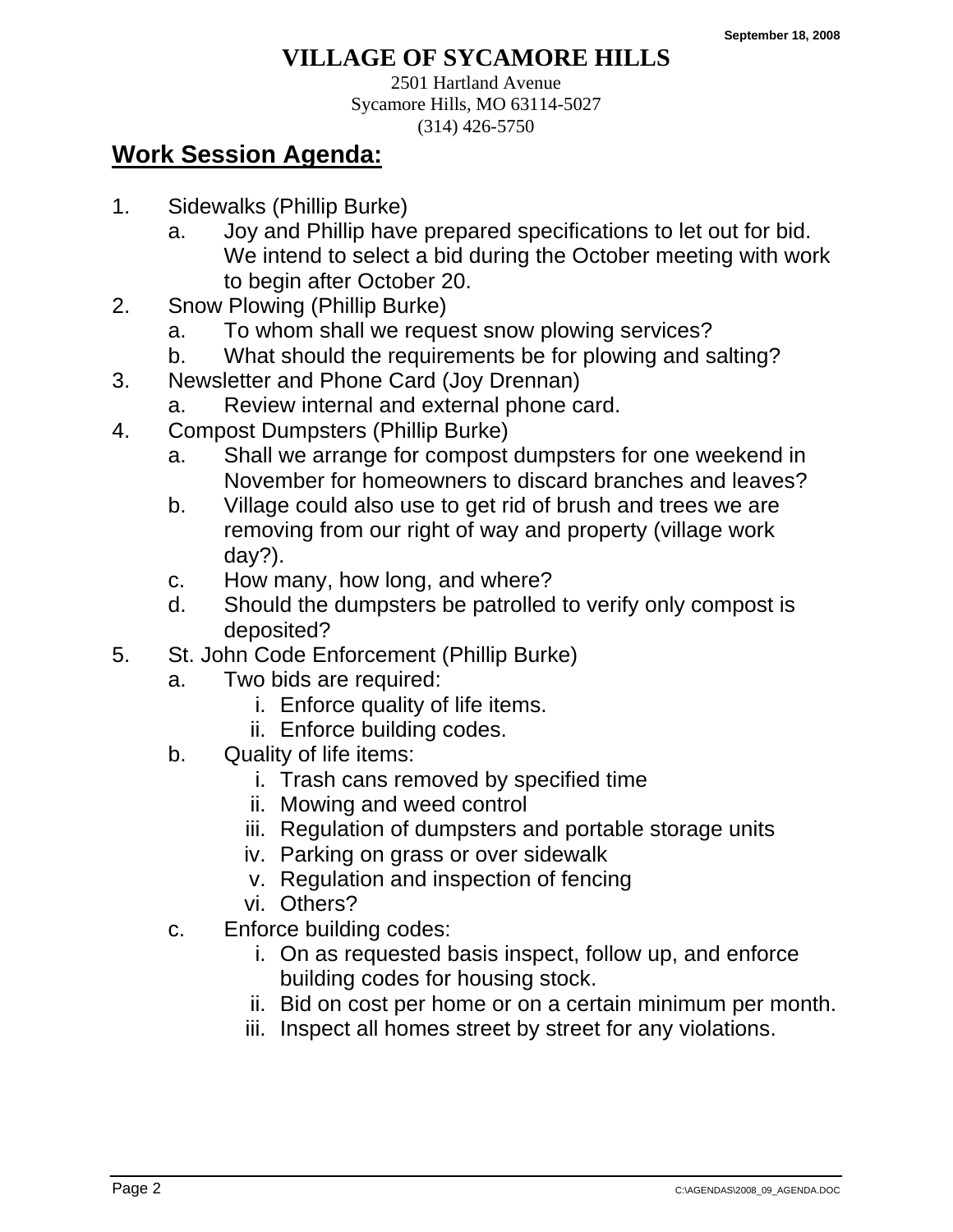2501 Hartland Avenue Sycamore Hills, MO 63114-5027 (314) 426-5750

# **NOTICE**

The Village of Sycamore Hills Board of Trustees will hold its monthly meeting in the Education Building of Calvary United Church of Christ, 2501 Hartland Avenue, Sycamore Hills, Missouri on Thursday evening, October 16, 2008 at 7:00 pm.

Please note that the Board may have an informal work session beginning after the formal business meeting adjournment. This work session is also open to the public; however there is no discussion from the floor. The optional work session is intended to serve as a housekeeping and informational exchange only. No votes are taken on any issues of Village business during the work session.

**Call to order Roll call Pledge of Allegiance** 

**Amendment of Agenda** 

#### **Approval of minutes of prior month's meeting**

## **Presentation and payment of bills**

#### **Reports of Chairman and Commissioners**

| Chairman                     | Phillip Burke     |
|------------------------------|-------------------|
| <b>Finance Commissioner</b>  | Carrie Logan      |
| <b>Health Commissioner</b>   | Kevin Liebig      |
| Police Commissioner          | Robert Fitzgerald |
| <b>Street Commissioner</b>   | Tom Drennan       |
| <b>Building Commissioner</b> | Tom Drennan       |

#### **Discussion from the Floor**

#### **Old Business:**

**None**.

#### **New Business:**

- **1. Bill 439, Ordinance 430-Sidewalk Improvements 2008** (*Phillip Burke*)
	- a. Open and record bids for sidewalk improvements.
	- b. Select contractor.
	- c. Approve ordinance authorizing the Chairperson of the Board of Trustees to execute a contract for the construction of street repairs and improvements.
- **2. Bill 440, Ordinance 431-Tree Planting 2008** (*Phillip Burke*)
	- a. The TRIM grant for the city was approved by the Missouri Department of Conservation.
	- b. Bid is for 10 trees for \$2100.00 from A. Waldbart and Sons Nursery, grant is in amount of \$1308.00. Local cost share is \$872.00 less \$80.00 of volunteer labor.
	- c. Approve ordinance authorizing the Chairperson of the Board of Trustees to execute a contract for the planting of trees.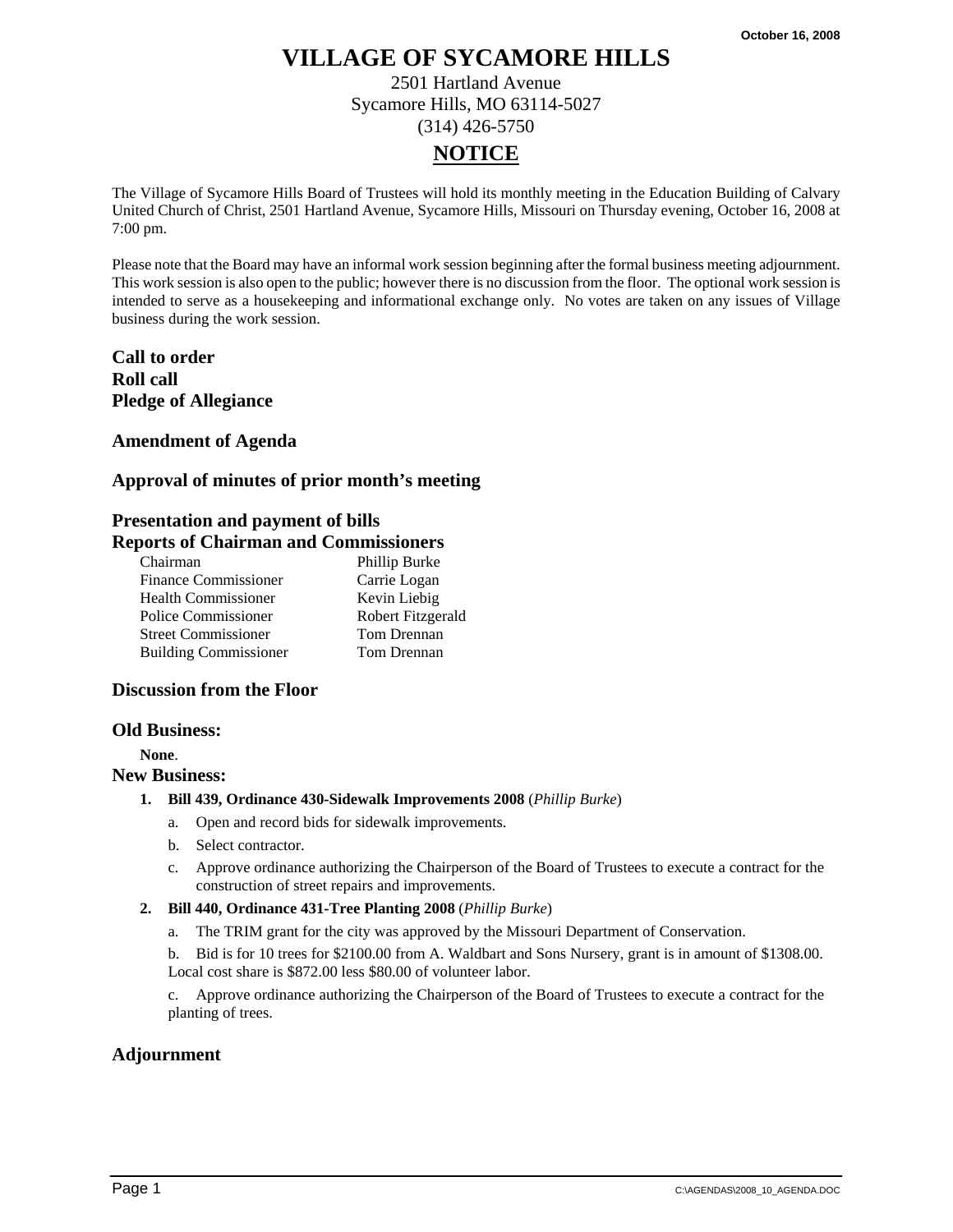2501 Hartland Avenue Sycamore Hills, MO 63114-5027 (314) 426-5750

- 1. Snow Plowing (Phillip Burke)
	- a. To whom shall we request snow plowing services?
	- b. What should the requirements be for plowing and salting?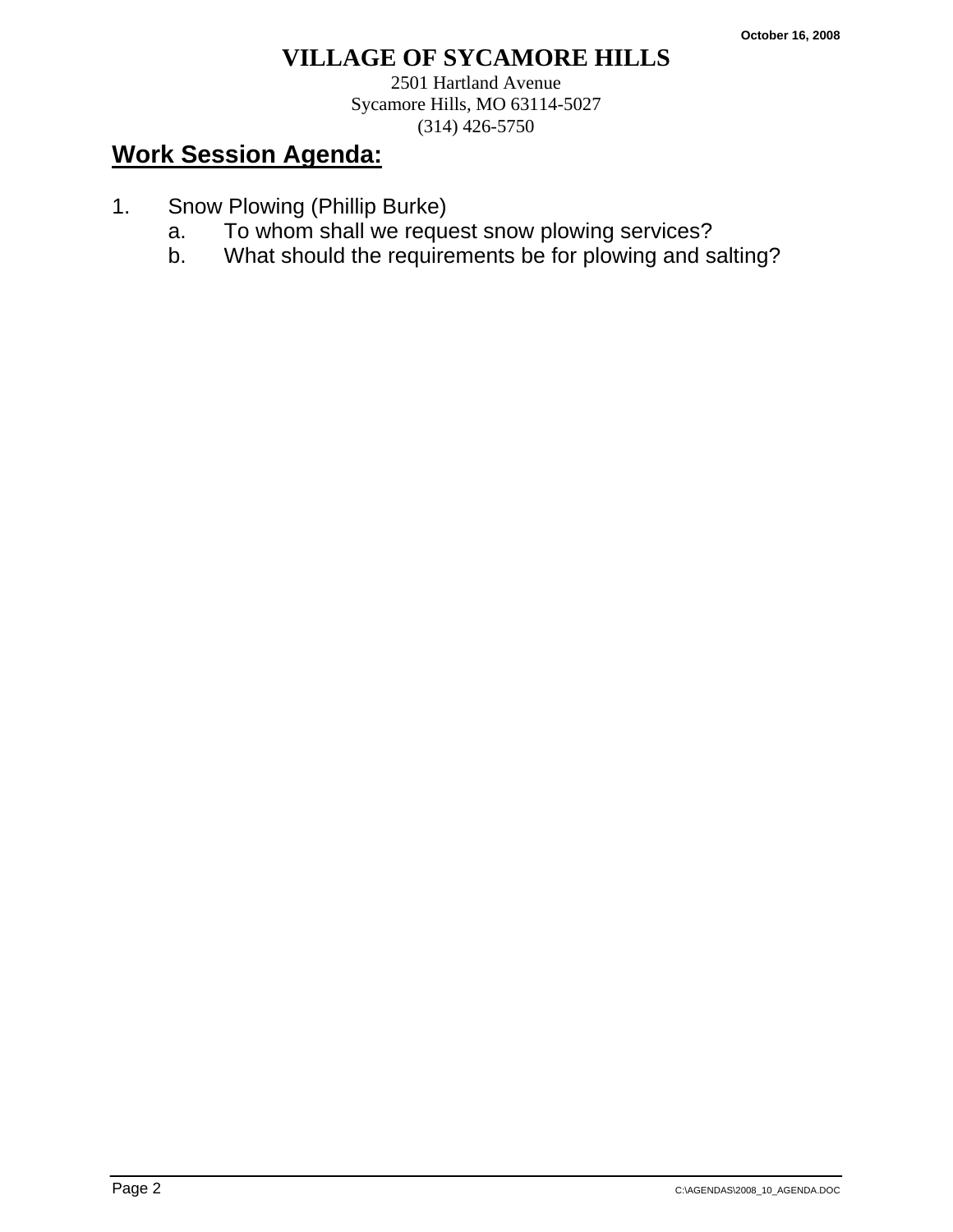2501 Hartland Avenue Sycamore Hills, MO 63114-5027 (314) 426-5750

# **NOTICE**

The Village of Sycamore Hills Board of Trustees will hold its monthly meeting in the Education Building of Calvary United Church of Christ, 2501 Hartland Avenue, Sycamore Hills, Missouri on Thursday evening, November 20, 2008 at 7:00 pm.

Please note that the Board may have an informal work session beginning after the formal business meeting adjournment. This work session is also open to the public; however there is no discussion from the floor. The optional work session is intended to serve as a housekeeping and informational exchange only. No votes are taken on any issues of Village business during the work session.

# **Call to order Roll call Pledge of Allegiance**

## **Amendment of Agenda**

## **Approval of minutes of prior month's meeting**

# **Presentation and payment of bills**

## **Reports of Chairman and Commissioners**

| Chairman                     | Phillip Burke     |
|------------------------------|-------------------|
| <b>Finance Commissioner</b>  | Carrie Logan      |
| <b>Health Commissioner</b>   | Kevin Liebig      |
| Police Commissioner          | Robert Fitzgerald |
| <b>Street Commissioner</b>   | Tom Drennan       |
| <b>Building Commissioner</b> | Tom Drennan       |

#### **Discussion from the Floor**

#### **Old Business:**

**None**.

#### **New Business:**

- **1. Bill 441 Ordinance 432-Election Filing Ordinance** (*Phillip Burke*)
	- a. Adopt ordinance.
- **2. Retention of Civil Engineer** (*Phillip Burke*)
	- a. Currently we spend \$200/month on a retainer with Weis Design Group.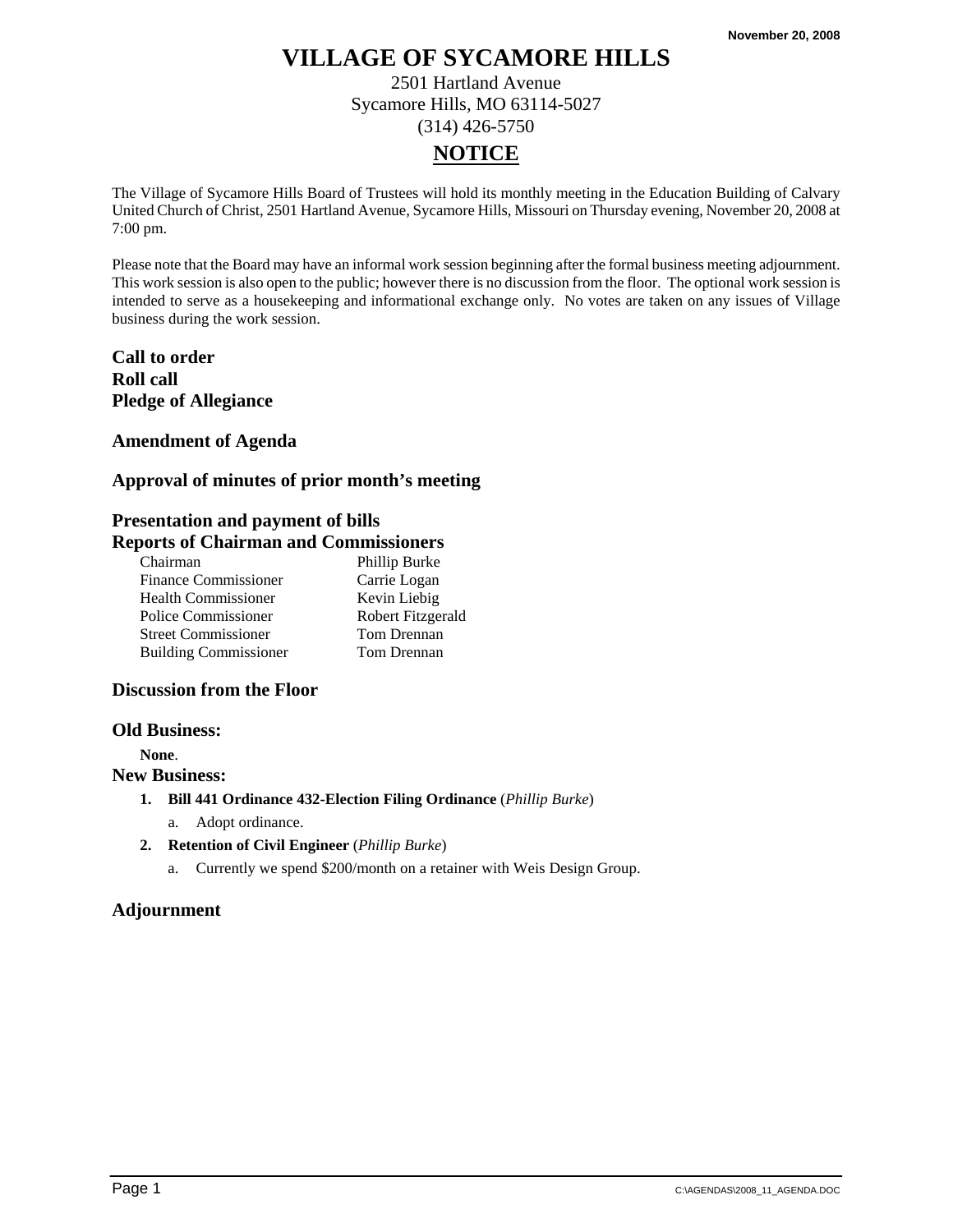2501 Hartland Avenue Sycamore Hills, MO 63114-5027 (314) 426-5750

- 1. ICC Code
- 2. Nuisance Ordinance
- 3. Newsletter and Phone Card
- 4. St. John Code Enforcement
- 5. Parental Neglect Ordinance
- 6. New Resident Packet
- 7. Add Caller ID to phone